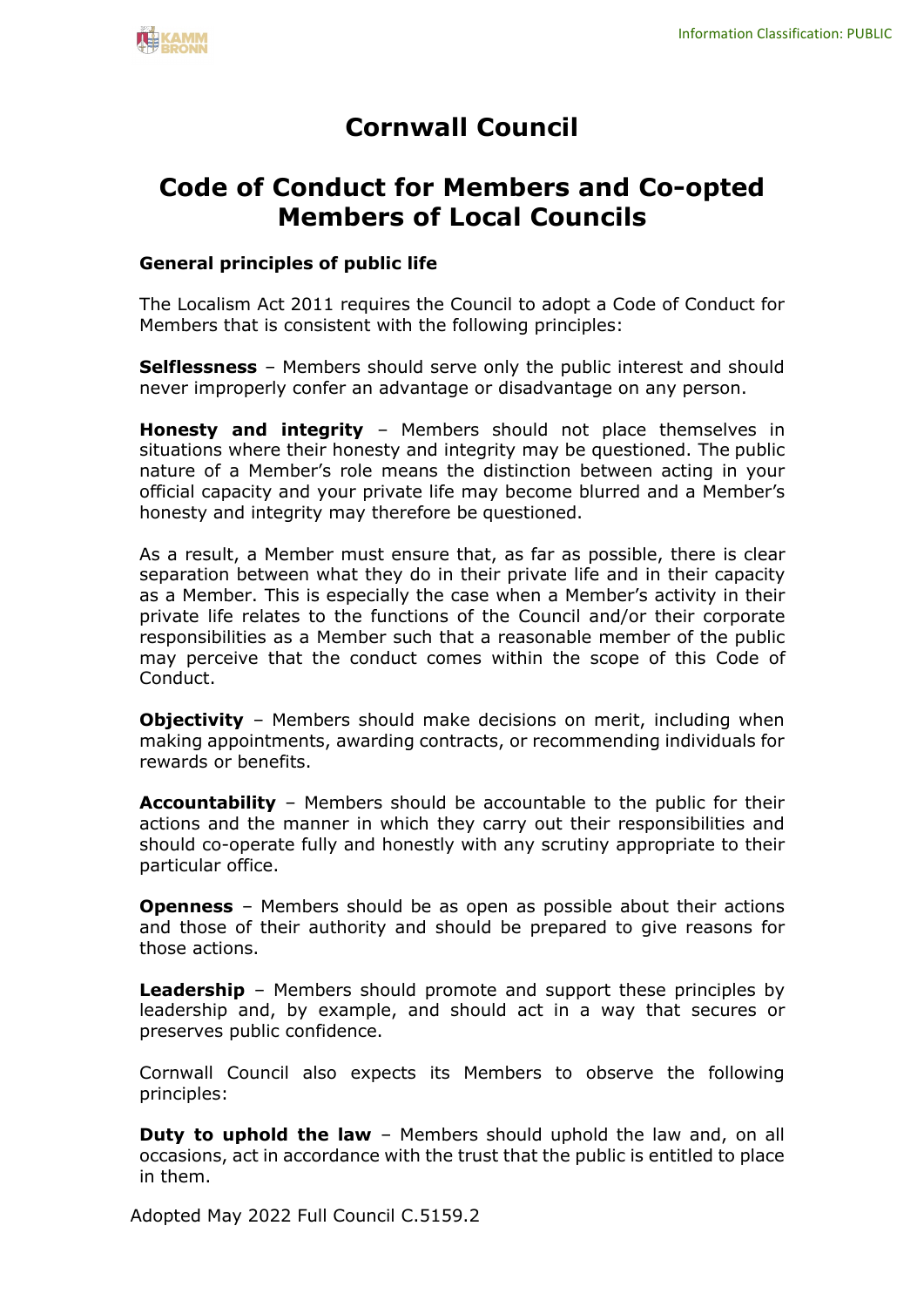

**Personal judgement** – Members may take account of the views of others, including their political groups, but should reach their own conclusions on the issues before them and act in accordance with those conclusions.

**Respect for others** – Members should promote equality by not discriminating unlawfully against any person, and by treating people with respect, regardless of their race, age, religion, gender, sexual orientation or disability. They should respect the impartiality and integrity of the authority's statutory officers and its other employees.

**Stewardship** – Members should do whatever they are able to do to ensure that their authorities use their resources prudently, and in accordance with the law.

Whilst these overriding principles are not formally part of the Code of Conduct, they underpin the purpose and provisions of the Code of Conduct and are principles in accordance with which Members should conduct themselves.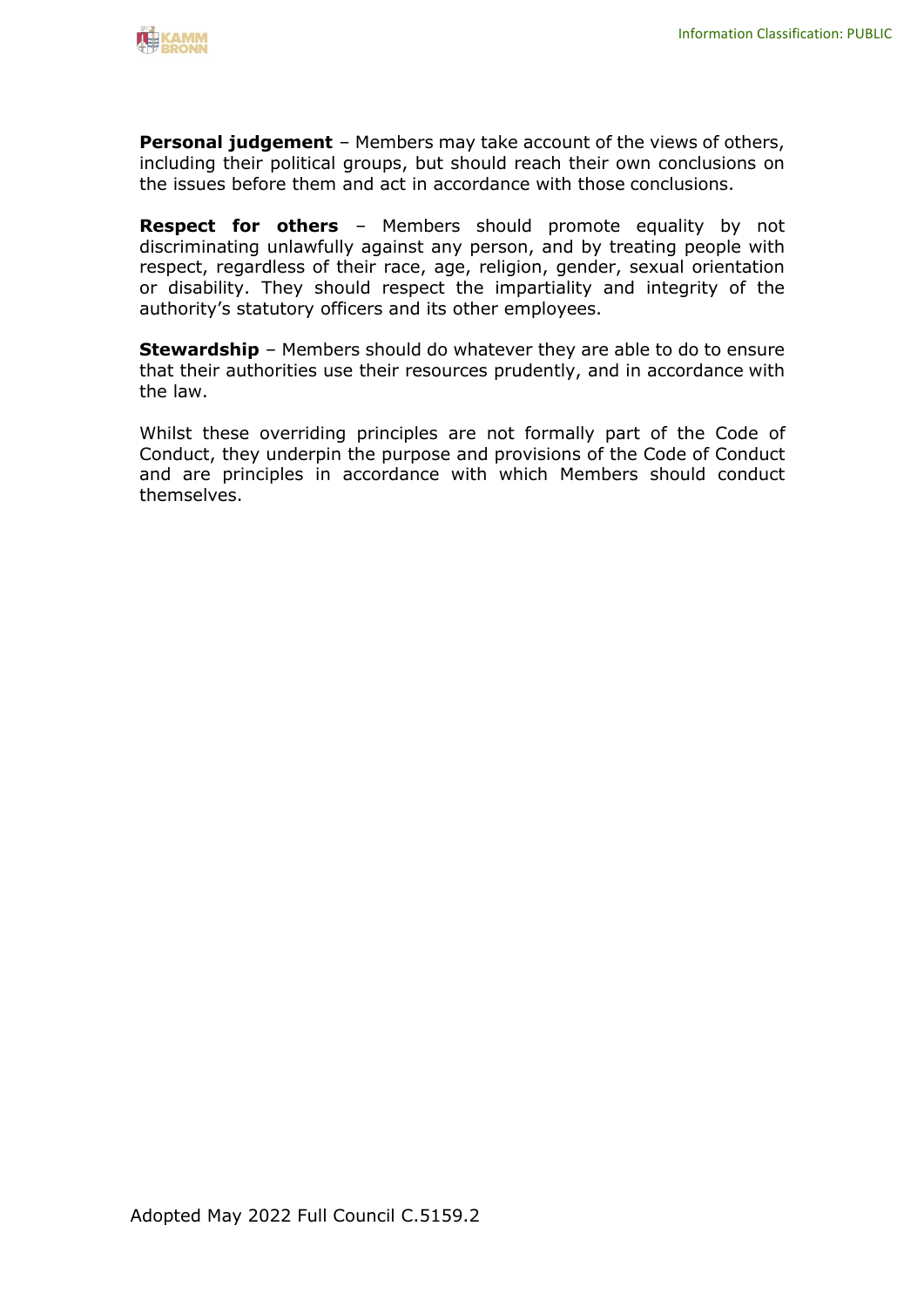

#### **Introduction and Interpretation**

- 1. This Code of Conduct has been adopted by Cornwall Council to support its duty to promote and maintain high standards of conduct by Members of the Council as required by the Localism Act 2011. The Standards Committee assumes ownership of the Code on behalf of the Council and also monitors the operation of the Code in conjunction with the Monitoring Officer.
- 2. In this Code:

"**disclosable pecuniary interest**" means an interest described in Part 5A of this Code and which is an interest of a Member or an interest of (i) that Member's spouse or civil partner; (ii) a person with whom that Member is living as husband or wife; or (iii) a person with whom that Member is living as if they were civil partners, and that Member is aware that that other person has the interest as found on page 11 of this Code

"**dispensation**" means a dispensation granted by the Standards Committee of the Council or other appropriate person or body which relieves a Member from one or more of the restrictions set out in subparagraphs  $3(5)(i)$ ,  $3(5)(ii)$  and  $3(5)(iii)$  of Part 3 of this Code to the extent specified in the dispensation

"**interest**" means any disclosable pecuniary interest or any disclosable non-registerable interest where the context permits

"**meeting**" means any meeting of the Council, the Cabinet and any of the Council's or the Cabinet's committees, sub-committees, joint committees, joint sub-committees, area committees or working groups

"**Member**" includes an Elected Member and a Co-opted Member

"**non-registerable interest**" mean an interest as defined in Part 5B of this Code as found on page 13 of this Code

"**register**" means the register of disclosable pecuniary interests maintained by the Monitoring Officer of the Council

"**sensitive interest**" means an interest that a Member has (whether or not a disclosable pecuniary interest) in relation to which the Member and the Monitoring Officer consider that disclosure of the details of that interest could lead to the Member, or a person connected with the Member, being subject to violence or intimidation

**"trade union"** means a trade union within the meaning of the Trade Union and Labour Relations (Consolidation) Act 1992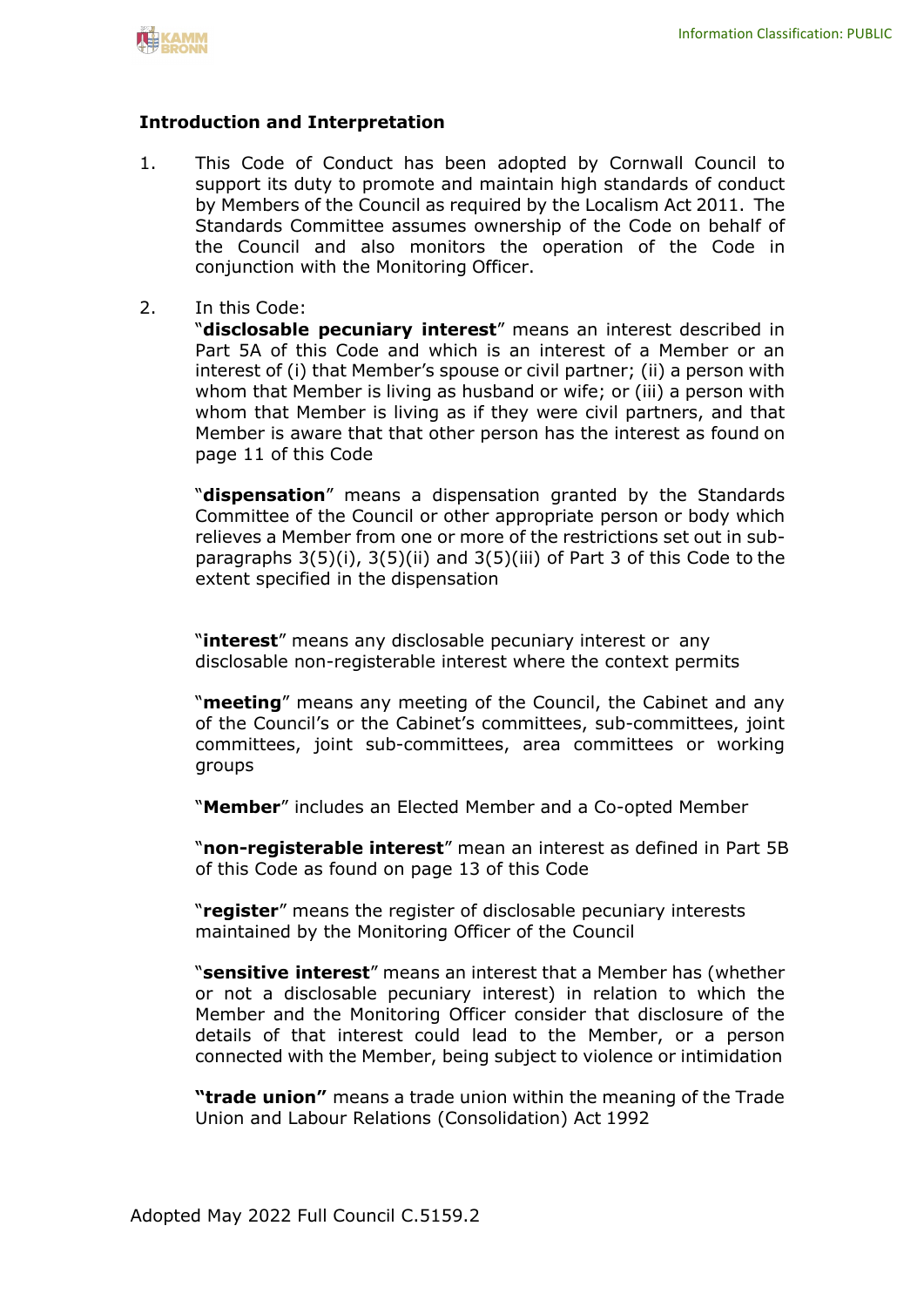

- 3. This Code is arranged as follows:
	- Part 1 Application of the Code of Conduct
	- Part 2 General obligations
	- Part 3 Registering and declaring interests<br>Part 4 Sensitive interests
	- Part 4 Sensitive interests<br>Part 5A Pecuniary interests
	- Pecuniary interests
	- Part 5B Non-registerable interests.

#### **Part 1 – Application of the Code of Conduct**

- 1.1 This Code applies to you as a Member of the Council.
- 1.2. This Code should be read together with the preceding general principles of public life.
- 1.3. It is your responsibility to comply with the provisions of this Code.
- 1.4 Subject to paragraphs 1.5 and 1.6 of this Code, you must comply with this Code whenever you:
	- (a) conduct the business of the Council, which in this Code includes the business of the office to which you have been elected or appointed; or
	- (b) act, hold yourself out as acting or conduct yourself in such a way that a third party could reasonably conclude that you are acting as a representative of the Council or use knowledge you could only have obtained in your role as a representative of the Council

and references to your official capacity are construed accordingly.

- 1.5 Where you act as a representative of the Council:
	- (a) on another authority which has a Code of Conduct, you must, when acting for that other authority, comply with that other authority's Code of Conduct; or
	- (b) on any other body, you must, when acting for that other body, comply with this Code of Conduct, except and insofar as it conflicts with any lawful obligations to which that other body may be subject.
- 1.6 Where you are also a member of an authority other than the Council you must make sure that you comply with the relevant Code of Conduct depending on which role you are acting in. Your conduct may be subject to more than one Code of Conduct depending on the circumstances. Advice can be sought from the Monitoring Officer or one of his team.

#### **Part 2 – General obligations**

2.1 You must treat others with respect.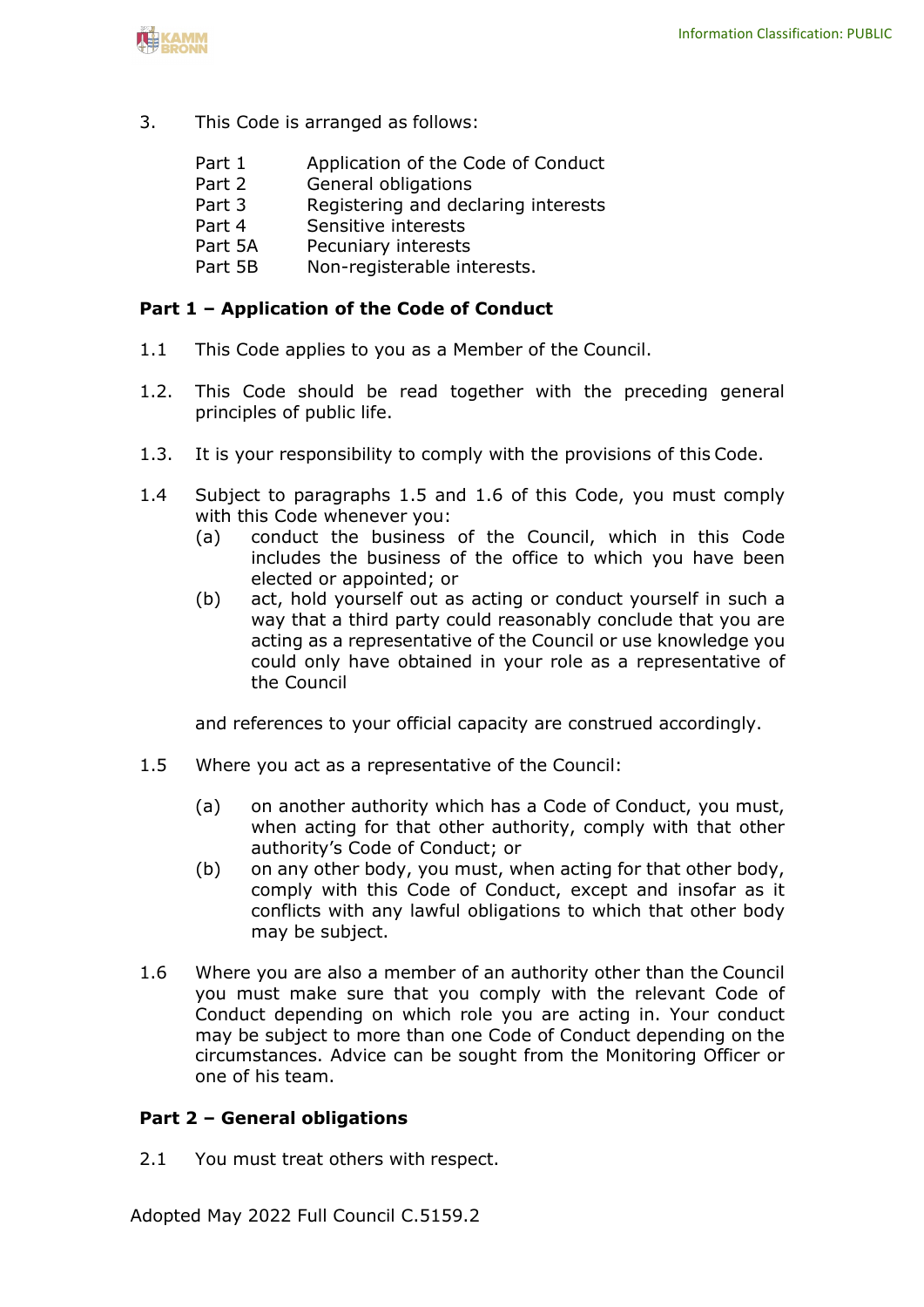

- 2.2 You must not treat others in a way that amounts to or which may reasonably be construed as unlawfully discriminating against them.
- 2.3 You must not bully or harass any person.
- 2.4 You must not intimidate or attempt to intimidate others.
- 2.5 You must not conduct yourself in a manner which is contrary to the Council's duty to promote and maintain high standards of conduct by Members.
- 2.6 You must not accept any gifts or hospitality that could be seen by the public as likely to influence your judgement and you are responsible for declaring all gifts and hospitality received over the value of  $E50$ from a single source in one year, either in the form of a single gift or as a cumulative total . You also must register any gifts or gifts or hospitality over £50 within 28 days of receiving either the gift or hospitality.
- 2.7 You must not do anything which compromises or is likely to compromise the impartiality of those who work for or on behalf of the Council.
- 2.8 You must not disclose information given to you in confidence by anyone, or information acquired by you which you believe, or ought reasonably to be aware, is of a confidential nature, except where –
	- (i) you have the consent of a person authorised to give it;
	- (ii) you are required by law to do so;
	- (iii) the disclosure is made to a third party for the purpose of obtaining professional advice provided that the third party agrees in writing not to disclose the information to any other person before the information is provided to them; or
	- (iv) the disclosure is  $-$ 
		- (a) reasonable and in the public interest; and
		- (b) made in good faith; and
		- (c) in compliance with the reasonable requirements of the authority, which requirements must be demonstrable by reference to an adopted policy, procedure or similar document of the Council or evidenced by advice provided by the Monitoring Officer or his nominee.
- 2.9 You must not prevent or attempt to prevent another person from gaining access to information to which that person is entitled by law.
- 2.10 You must not conduct yourself in a manner which could reasonably be regarded as bringing your office or the Council into disrepute.
- 2.11 You must not use or attempt to use your position as a Member of the Council improperly to confer on or to secure for yourself or any other person an advantage or disadvantage.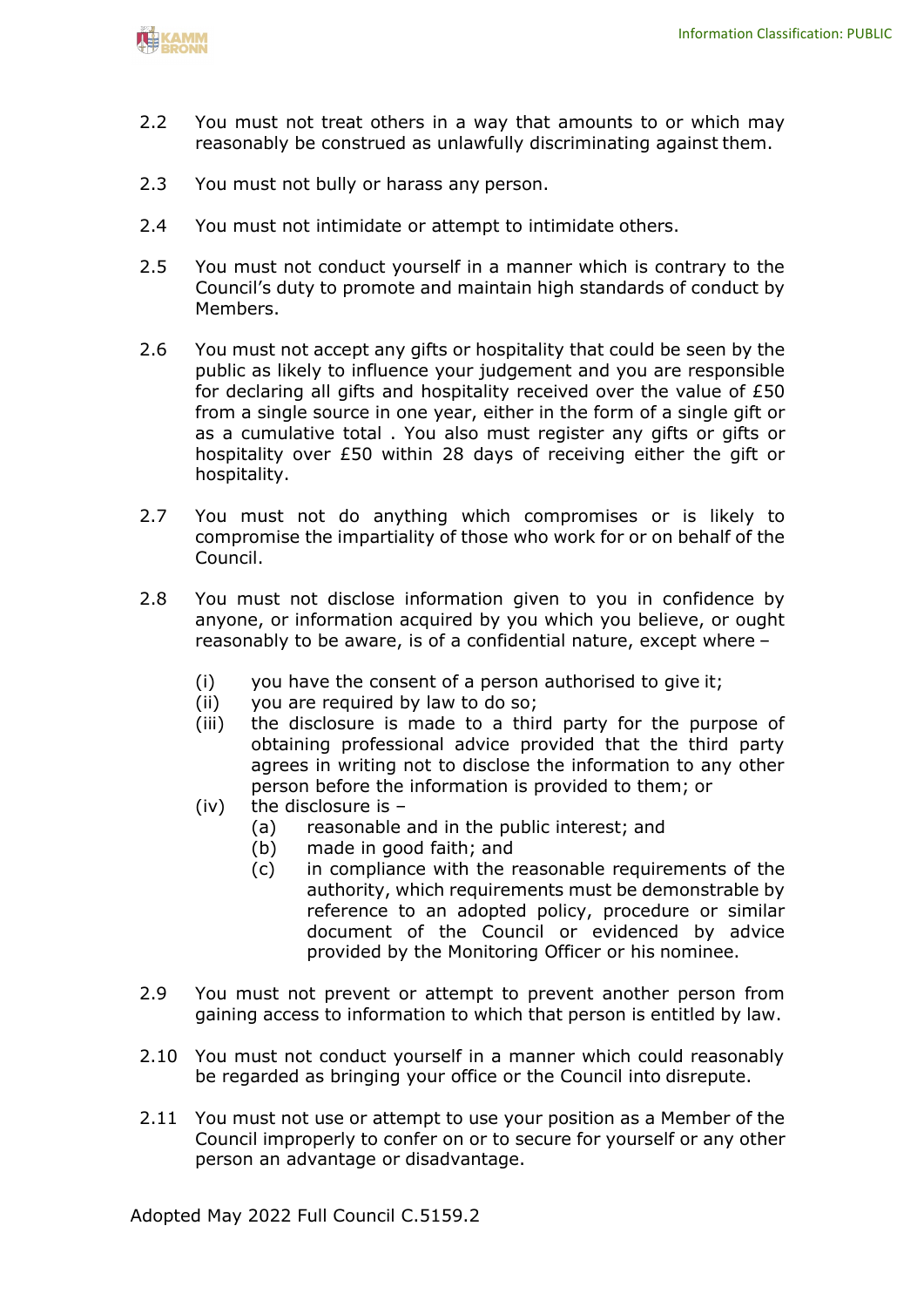

- 2.12 You must when using or authorising the use by others of the resources of the Council:
	- (i) have the prior formal permission of the Council;
	- (ii) act in accordance with the reasonable requirements of the Council;
	- (iii) ensure that such resources are not used improperly for political purposes (including party political purposes); and
	- (iv) have regard to any statutory or other requirements relating to local authority publicity.
- 2.13 You must not authorise the use of the Council's resources by yourself or any other person other than by your participation in a formal decision made at a meeting and in accordance with the Council's standing orders or other procedural rules.
- 2.14 You must give reasons for all decisions in accordance with any statutory requirements and any reasonable additional requirements imposed by the Council.
- 2.15 When reaching decisions on any matter you must have regard to any relevant advice provided to you by the Council's Proper Officer, RFO or Monitoring Officer.
- 2.16 You must comply with the requirements of the Monitoring Officer in assisting with any assessment or investigation relating to an alleged breach of the Code of Conduct and comply with any sanction that is imposed upon you for breaching the Code of Conduct.
- 2.17 You must complete Code of Conduct training within 6 months of taking office and then must attend refresher training every 2 years if practicable or as required by the Monitoring Officer. This training can be held virtually.

#### **Part 3 – Registering and declaring interests and withdrawal from meetings**

- 3.1 The provisions of this Part of this Code are subject to the provisions of Part 4 of this Code relating to sensitive interests.
- 3.2 Within 28 days of becoming a Member you must notify the Council's Monitoring Officer of any disclosable pecuniary interest that you have and your membership of any trade union(s) at the time of giving the notification.
- 3.3 Where you become a Member as a result of re-election or your cooption being renewed you need only comply with paragraph 3.2 of this Code to the extent that your disclosable pecuniary interests and your trade union membership(s) are not already entered on the register at the time the notification is given.
- 3.4 You are not required to notify non-registerable interests to the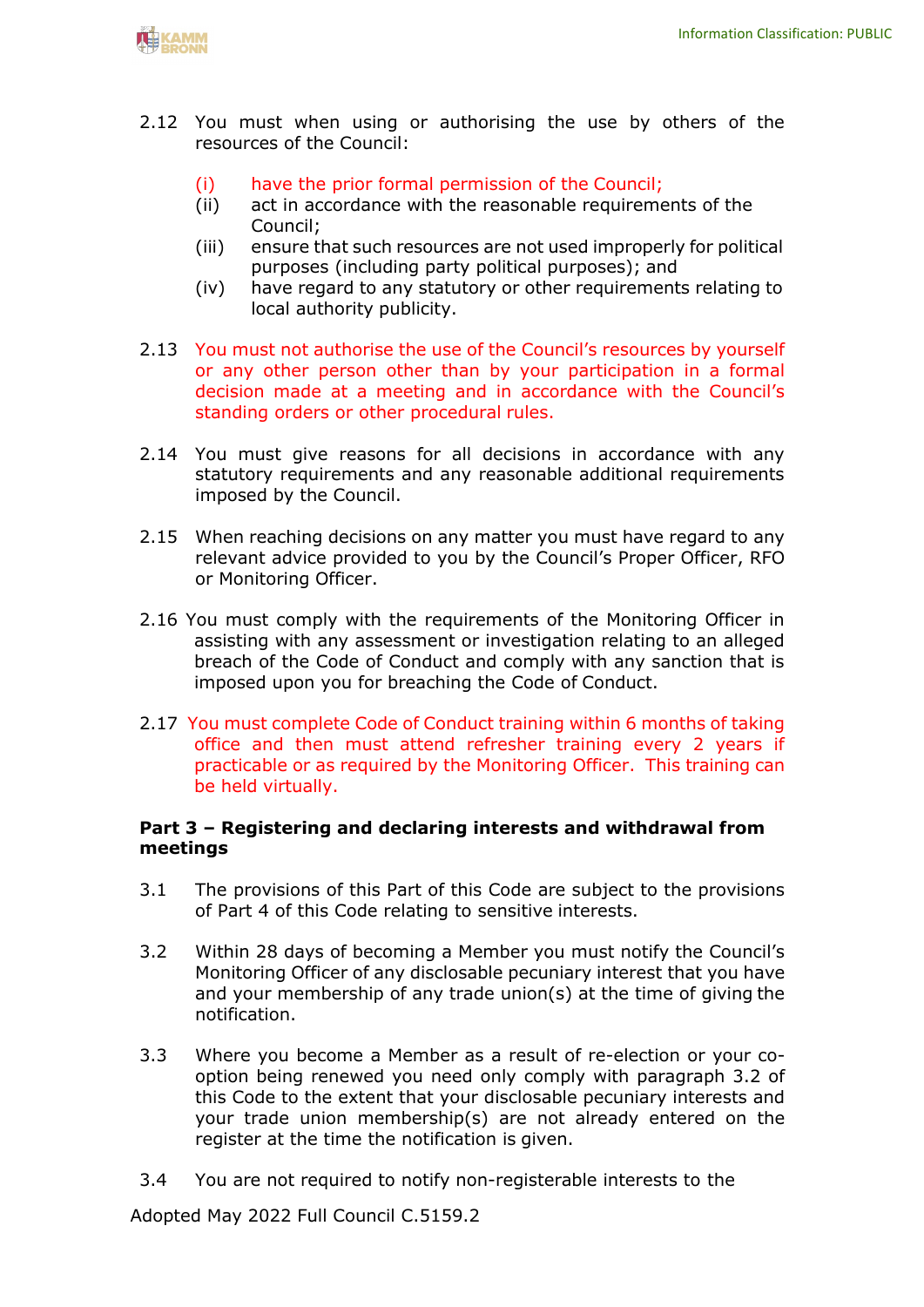Monitoring Officer for inclusion in the register.

- 3.5 If you are present at a meeting and you are aware that you have a non-registerable interest, a disclosable pecuniary interest or an interest by virtue of any trade union membership in any matter being considered or to be considered at the meeting you must disclose that interest to the meeting if that interest is not already entered in the register and, unless you have the benefit of a current and relevant dispensation in relation to that matter, you must:
	- (i) not participate, or participate further, in any discussions of the matter at the meeting;
	- (ii) not participate in any vote, or further vote, taken on the matter at the meeting; and
	- (iii) remove yourself from the meeting while any discussion or vote takes place on the matter, to the extent that you are required to absent yourself in accordance with the Council's standing orders or other relevant procedural rules.
- 3.5 A Where a Member has a non-registerable interest in a matter to which paragraph 3.5 relates that does not benefit from a valid dispensation and that interest arises only from the Member's participation in or membership of a body whose objects or purposes are charitable, philanthropic or otherwise for the benefit of the community or a section of the community the Member may with the permission of the Chairman of the meeting or until such time as the Chairman directs the Member to stop, address the meeting to provide such information as they reasonably consider might inform the debate and decision to be made before complying with paragraphs 3.5(i), (ii) and (iii).
- 3.6 If a disclosable pecuniary interest or any membership of a trade union to which paragraph 3.5 relates is not entered in the register and has not already been notified to the Monitoring Officer at the time of the disclosure you must notify the Monitoring Officer of that interest within 28 days of the disclosure being made at the meeting.
- 3.7 Where you are able to discharge a function of the Council acting alone and you are aware that you have a non-registerable interest, a disclosable pecuniary interest or an interest by virtue of any trade union membership(s) in a matter being dealt with, or to be dealt with, by you in the course of discharging that function you must :
	- (i) not take any steps, or any further steps, in relation to the matter (except for the purpose of enabling the matter to be dealt with otherwise than by you); and
	- (ii) if the interest is a disclosable pecuniary interest or membership of a trade union, notify the Monitoring Officer of that interest within 28 days of becoming aware of the interest if the interest is not entered in the register and has not already been notified to the Monitoring Officer.
- 3.8 Within 28 days of becoming aware of any new disclosable pecuniary interest or trade union membership, or change to any disclosable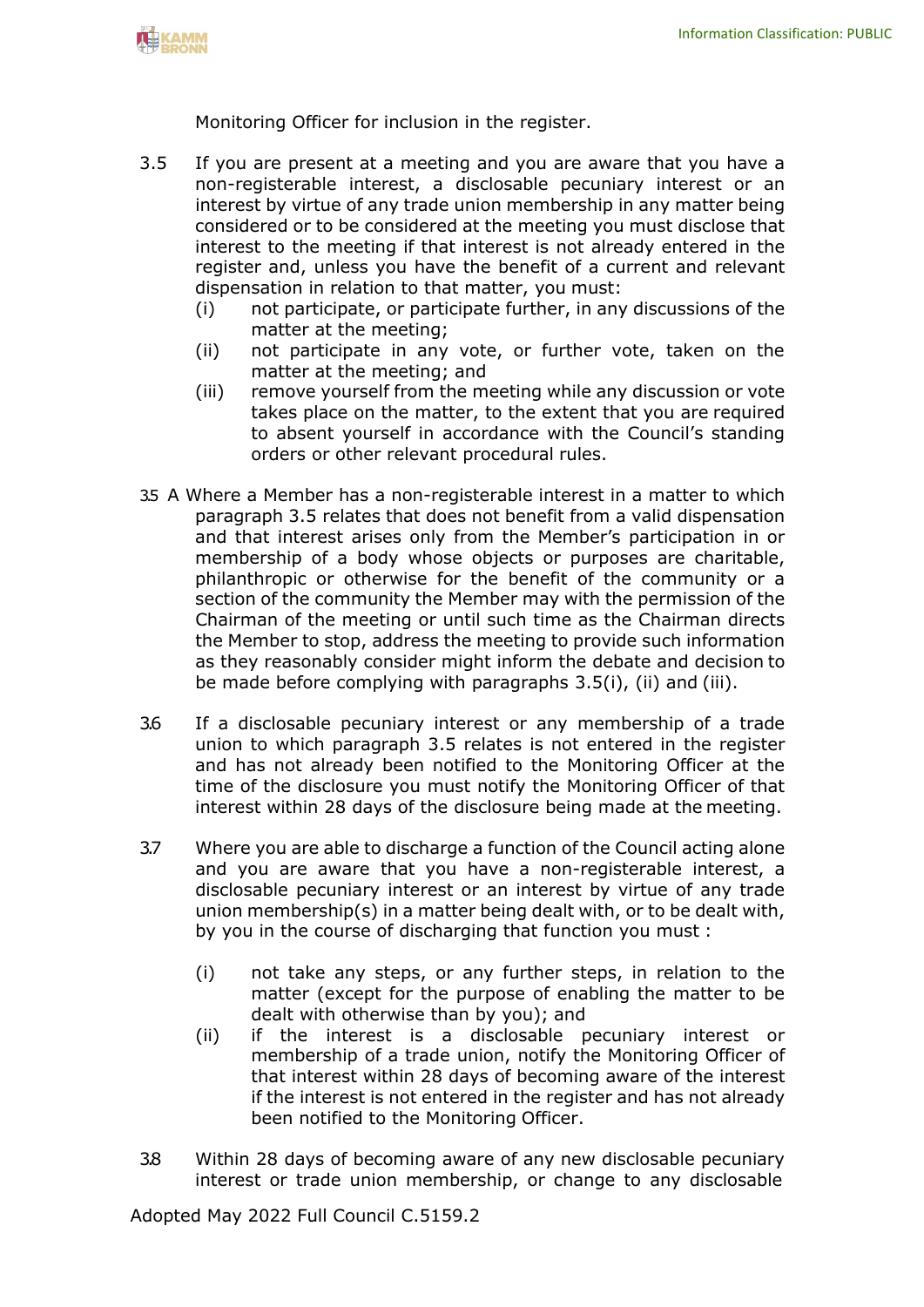pecuniary interest or trade union membership already registered or notified to the Monitoring Officer, you must notify that new interest or the change in the interest to the Monitoring Officer.

- 3.9 All notifications of disclosable pecuniary interests and trade union membership to the Monitoring Officer, excepting those made verbally at meetings, must be made in writing.
- 3.10 You must notify the proper officer of your Council in writing of the detail of all disclosable pecuniary interests that are notified or confirmed to the Monitoring Officer.

#### **Part 4 – Sensitive interests**

- 4.1 Members must notify the Monitoring Officer of the details of sensitive interests but the details of such interests shall not be included in any published version of the register.
- 4.2 The requirement in paragraph 3(5) of Part 3 of this Code to disclose interests to meetings shall in relation to sensitive interests be limited to declaring the existence of an interest and the detail of the interest need not be declared.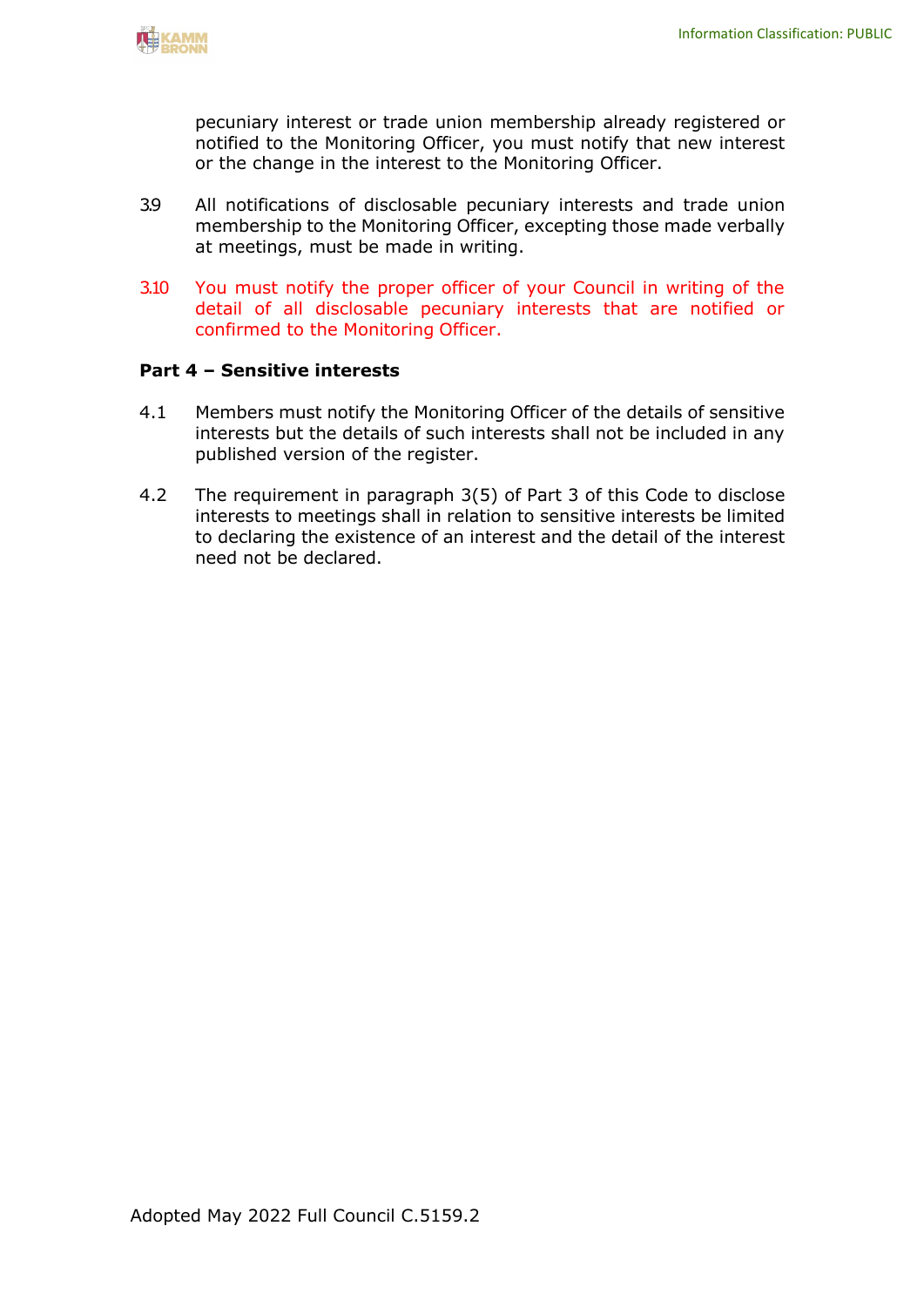### **Part 5A – Disclosable Pecuniary Interests**

In this Part of the Code the expressions in the middle column have the meanings attributed to them in the right hand column

| (a)(i)   | "body in which the<br>relevant<br>person<br>has a beneficial<br>interest" | means a firm in which the relevant person<br>is a partner or a body corporate of which the<br>relevant person is a director or in the<br>securities of which the relevant person has<br>a beneficial interest                                                                         |
|----------|---------------------------------------------------------------------------|---------------------------------------------------------------------------------------------------------------------------------------------------------------------------------------------------------------------------------------------------------------------------------------|
| (a)(ii)  | "director"                                                                | includes a member of the committee of<br>management of an industrial and provident<br>society                                                                                                                                                                                         |
| (a)(iii) | "land"                                                                    | includes an easement, servitude, interest,<br>or right over land which does not carry with<br>it a right for the relevant person (alone or<br>jointly with another) to occupy the land or<br>to receive income                                                                        |
| (a)(iv)  | "relevant<br>authority"                                                   | means the authority of which you are a<br>member                                                                                                                                                                                                                                      |
| (a)(v)   | "relevant person"                                                         | means you, your spouse or civil partner, a<br>person with whom you are living with as<br>husband and wife or a person with whom<br>you are living with as if you are civil partners                                                                                                   |
| (a)(vi)  | "securities"                                                              | means shares, debentures, debenture<br>stock, loan stock, bonds, units of a collective<br>investment scheme within the meaning of<br>the Financial Services and Markets Act 2000<br>and other securities of any description,<br>other than money deposited with a building<br>society |

The following table sets out the disclosable pecuniary interests that have been prescribed by the Secretary of State for the purposes of the Code of Conduct and the Localism Act, 2011.

| Interest |                                                            | Description                                                                                                                                                                                                                                                    |
|----------|------------------------------------------------------------|----------------------------------------------------------------------------------------------------------------------------------------------------------------------------------------------------------------------------------------------------------------|
| (b)(i)   | Employment,<br>office, trade,<br>profession or<br>vocation | Any employment, office, trade, profession or<br>vocation carried on for profit or gain                                                                                                                                                                         |
| (b)(ii)  | Sponsorship                                                | Any payment or provision of any other<br>financial benefit (other than from the<br>relevant authority) made or provided within<br>the relevant period in respect of any<br>expenses incurred by you in carrying out<br>your duties as a member, or towards the |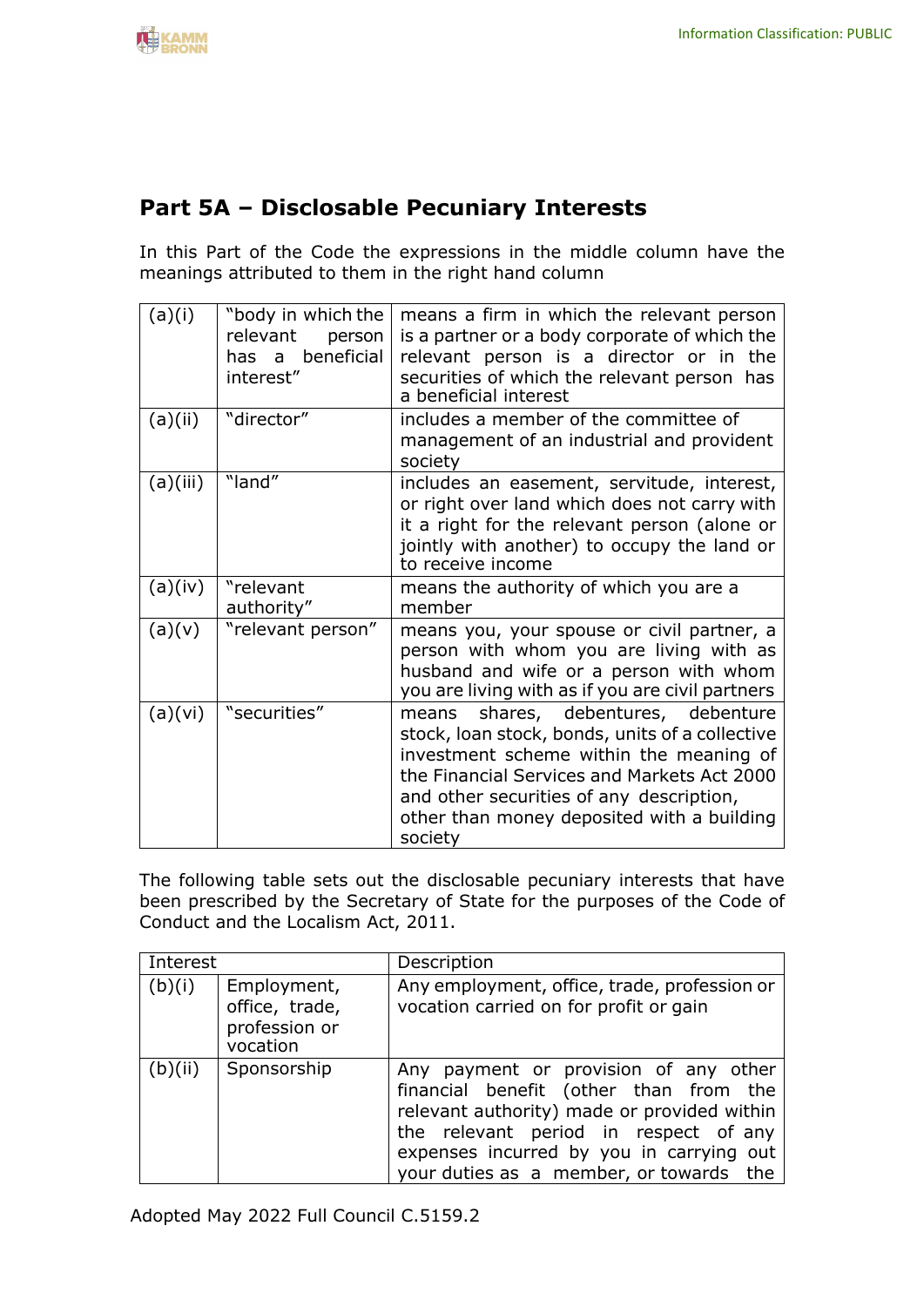|          |                        | election expenses of you. This includes any<br>payment or financial benefit from a trade<br>union(as defined above)                                                                                                                                                                                                                                                                                                                                                                                                                                                                                |
|----------|------------------------|----------------------------------------------------------------------------------------------------------------------------------------------------------------------------------------------------------------------------------------------------------------------------------------------------------------------------------------------------------------------------------------------------------------------------------------------------------------------------------------------------------------------------------------------------------------------------------------------------|
| (b)(iii) | Contracts              | Any contract which is made between the<br>relevant person (or a body which in which<br>the relevant person has a beneficial interest)<br>and the relevant authority under which<br>goods and services are to be provided or<br>works are to be executed and which has not<br>been fully discharged                                                                                                                                                                                                                                                                                                 |
| (b)(iv)  | Land                   | Any beneficial interest in land which is within<br>the area of the relevant authority                                                                                                                                                                                                                                                                                                                                                                                                                                                                                                              |
| (b)(v)   | Licences               | Any licence (alone or jointly with others) to<br>occupy land in the area of the relevant<br>authority for a month or longer                                                                                                                                                                                                                                                                                                                                                                                                                                                                        |
| (b)(vi)  | Corporate<br>tenancies | Any tenancy where, to your knowledge, the<br>landlord is the relevant authority and the<br>tenant is a body in which the relevant person<br>has a beneficial interest                                                                                                                                                                                                                                                                                                                                                                                                                              |
| (b)(vii) | Securities             | Any beneficial interest in securities of any<br>body where that body, to your knowledge,<br>has a place of business or land in the area<br>of the relevant authority and either the total<br>nominal value of the securities<br>exceeds<br>£25,000 or one hundredth of the total of the<br>issued share capital of that body, or if the<br>share capital of that body is of more than<br>one class the total nominal value of the<br>shares in any one class in which the relevant<br>person has a beneficial interest exceeds one<br>hundredth of the total issued share capital<br>of that class |